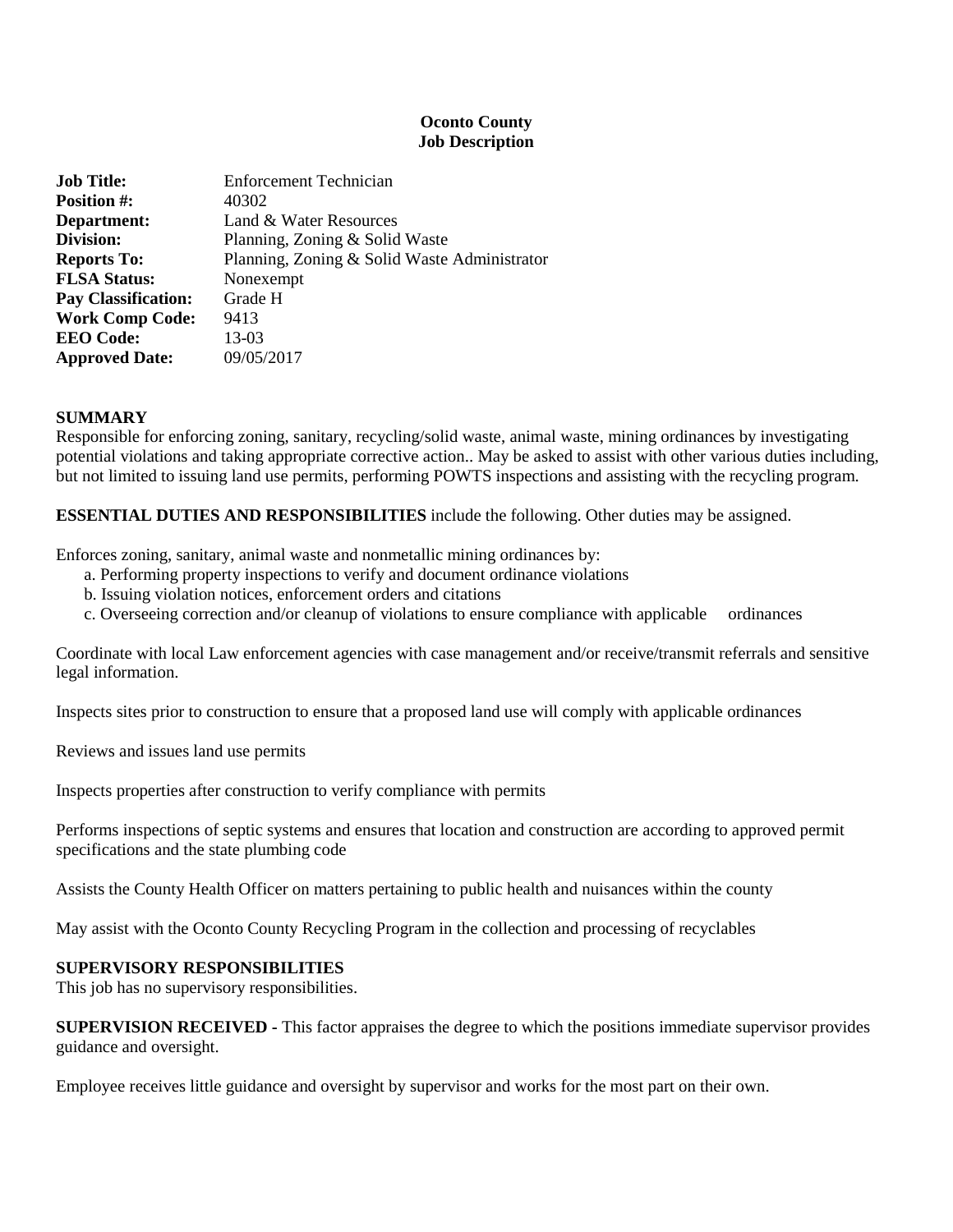## **QUALIFICATIONS**

To perform this job successfully, an individual must be able to perform each essential duty satisfactorily. The requirements listed below are representative of the knowledge, skill, and/or ability required. Reasonable accommodations may be made to enable individuals with disabilities to perform the essential functions.

## **EDUCATION and/or EXPERIENCE**

Associate's degree (A. A.) or equivalent from two-year college or technical school; or six months to one year related experience and/or training; or equivalent combination of education and experience in land use, regulatory issues, planning and zoning, real estate or related field.

Knowledge of Zoning, Animal Waste and Sanitary Ordinances, laws and regulations

Knowledge of land use, soils, waters and other natural resources.

Ability to obtain and interpret facts gathered through inspections.

Ability to analyze factual situations and make decisions concerning enforcement.

Ability to prepare clear and detailed reports

#### **LANGUAGE SKILLS**

Ability to read, analyze, and interpret general business periodicals, professional journals, technical procedures, or governmental regulations. Ability to write reports, business correspondence, and procedure manuals. Ability to effectively present information and respond to questions from groups of managers, clients, customers, and the general public.

Capable of using tact and diplomacy in dealing with county employees, Tax Lister, Register of Deeds, County Surveyor, Corporation Counsel, DNR, Town Officials, Surveyors, Realtors and Developers, Attorneys, County Officials, and the general public

Ability to read and interpret blueprints, construction sketches, aerial photographs, legal descriptions, plats, certified surveys, zoning maps, wetland and floodplain maps.

Ability to read, interpret, apply, and explain provisions of zoning, sanitary, land division and related ordinances.

Ability to establish and maintain effective relationships with plumbers, building contractors and the general public.

#### **MATHEMATICAL SKILLS**

Ability to calculate figures and amounts such as discounts, interest, commissions, proportions, percentages, area, circumference, and volume. Ability to apply concepts of basic algebra and geometry.

### **REASONING ABILITY**

Ability to define problems, collect data, establish facts, and draw valid conclusions. Ability to interpret an extensive variety of technical instructions in mathematical or diagram form and deal with several abstract and concrete variables.

#### **CONFIDENTIAL DATA**

This factor appraises the integrity and discretion required to safeguard confidential data. This factor takes into consideration the character of the data, the amount of time the employee works with the data and the impact if the data was released.